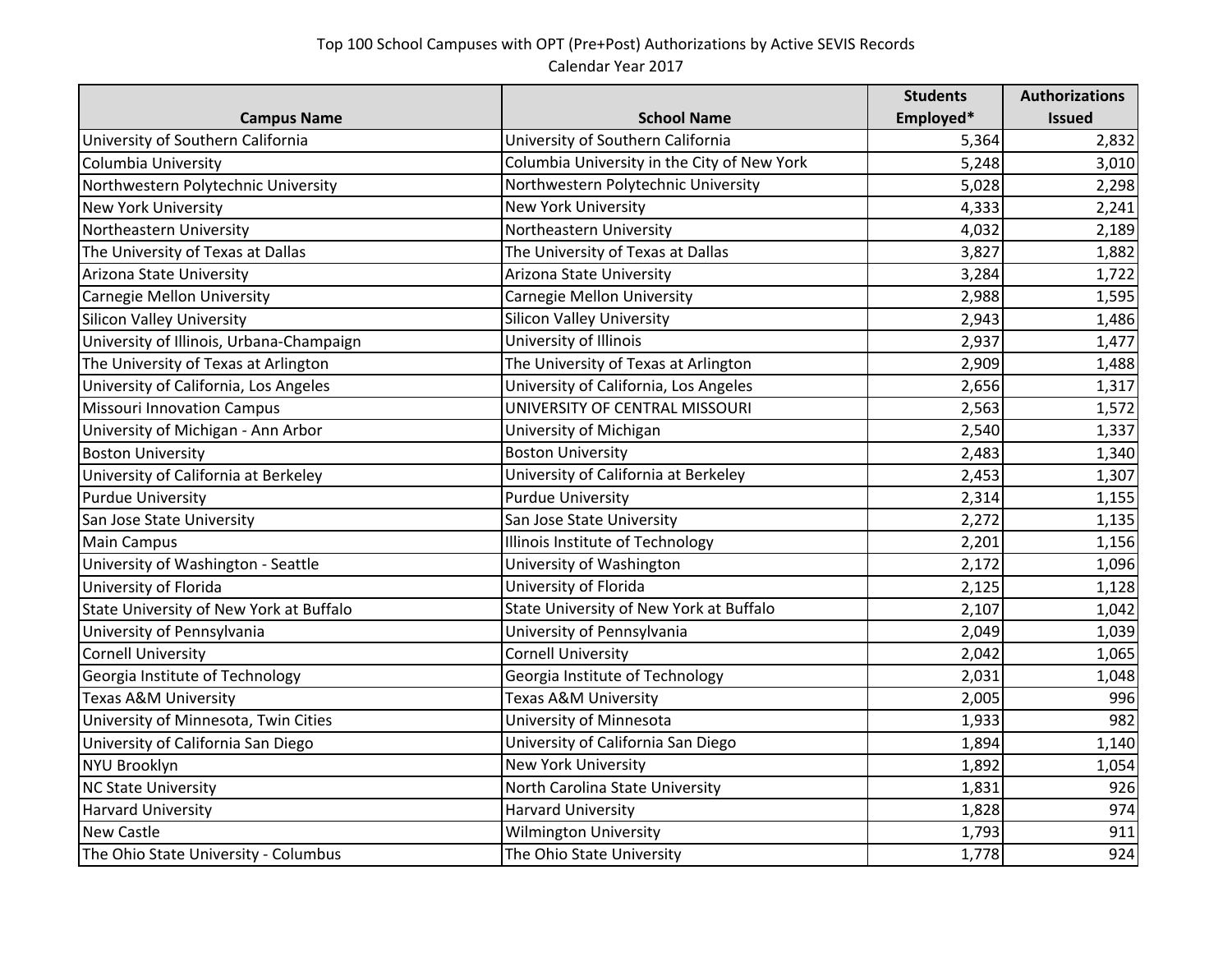## Top 100 School Campuses with OPT (Pre+Post) Authorizations by Active SEVIS Records

Calendar Year 2017

| Texas A&M University-Kingsville          | Texas A&M University-Kingsville             | 1,750 | 817 |
|------------------------------------------|---------------------------------------------|-------|-----|
| Academy of Art University                | <b>Academy of Art University</b>            | 1,700 | 933 |
| Northwestern University                  | Northwestern University                     | 1,680 | 859 |
| University of Maryland -College Park     | University of Maryland                      | 1,661 | 836 |
| <b>Syracuse University</b>               | <b>Syracuse University</b>                  | 1,652 | 760 |
| The George Washington University         | The George Washington University            | 1,651 | 874 |
| <b>University Park</b>                   | The Pennsylvania State University           | 1,638 | 892 |
| University of Illinois at Chicago        | University of Illinois at Chicago           | 1,637 | 876 |
| University of Houston                    | University of Houston-System                | 1,603 | 787 |
| UNIVERSITY OF CALIFORNIA, IRVINE         | UNIVERSITY OF CALIFORNIA, IRVINE            | 1,577 | 852 |
| Indiana University Bloomington           | <b>Indiana University</b>                   | 1,572 | 823 |
| <b>Stevens Institute of Technology</b>   | <b>Stevens Institute of Technology</b>      | 1,496 | 736 |
| <b>Greenwich Village Campus</b>          | The New School                              | 1,474 | 770 |
| <b>Stanford University</b>               | <b>Stanford University</b>                  | 1,463 | 756 |
| University of South Florida (Tampa)      | University of South Florida                 | 1,448 | 791 |
| New Jersey Institute of Technology       | New Jersey Institute of Technology          | 1,420 | 779 |
| Duke University, Med.Ctr., & Health Sys. | Duke University, Med.Ctr., & Health Sys.    | 1,405 | 746 |
| University of Texas at Austin            | University of Texas at Austin               | 1,380 | 732 |
| <b>Stony Brook University</b>            | State University of New York at Stony Brook | 1,376 | 686 |
| University of Wisconsin-Madison          | University of Wisconsin-Madison             | 1,365 | 683 |
| Michigan State University                | Michigan State University                   | 1,310 | 681 |
| Kent                                     | Kent State University                       | 1,285 | 801 |
| University of Houston-Clear Lake         | University of Houston-Clear Lake            | 1,274 | 646 |
| University of Cincinnati                 | University of Cincinnati                    | 1,239 | 654 |
| Massachusetts Institute of Technology    | Massachusetts Institute of Technology       | 1,200 | 656 |
| <b>UCLA-Extension</b>                    | <b>UCLA-Extension</b>                       | 1,194 | 622 |
| University of Pittsburgh                 | University of Pittsburgh                    | 1,176 | 599 |
| California State University Fullerton    | California State University Fullerton       | 1,162 | 586 |
| <b>Drexel University</b>                 | <b>Drexel University</b>                    | 1,130 | 600 |
| Washington University in St. Louis       | Washington University in St. Louis          | 1,115 | 573 |
| University of Illinois at Springfield    | University of Illinois at Springfield       | 1,109 | 604 |
| Fordham University - Lincoln Center      | Fordham University                          | 1,106 | 573 |
| The University of Chicago                | The University of Chicago                   | 1,076 | 623 |
| University of Bridgeport                 | University of Bridgeport                    | 1,038 | 576 |
| Univ. of North Carolina at Charlotte     | University of North Carolina at Charlotte   | 1,035 | 477 |